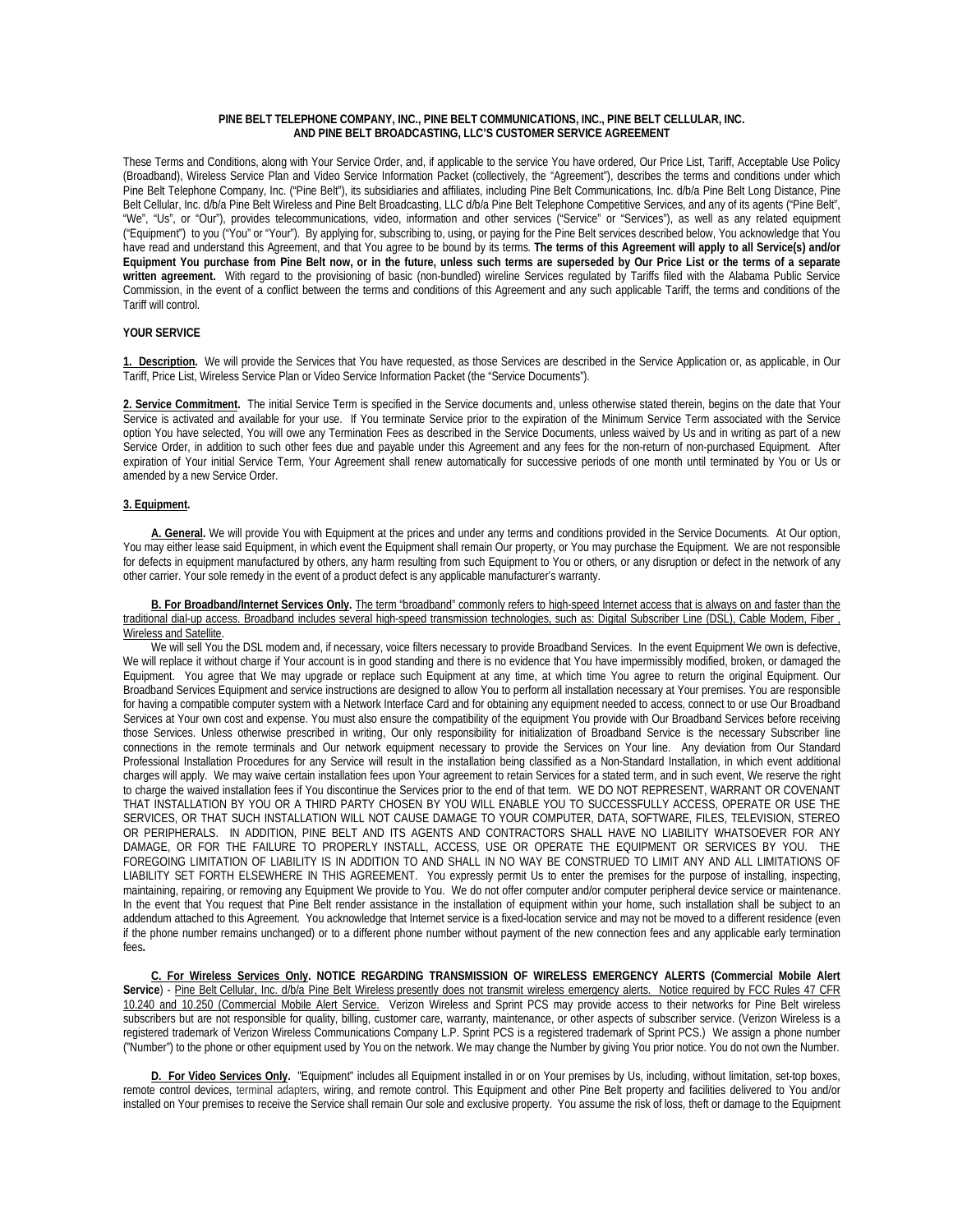at all times prior to removal by Us or Your return of the Equipment. You agree to pay any Equipment lease charges associated with the Service. Upon termination of service for any reason, You agree to immediately return all Equipment to Us in the operating condition as when received (reasonable wear and tear excepted) within 5 days of the termination. In the event the Equipment is destroyed, damaged, lost or stolen, or not returned within 5 days of termination, including fire, flooding, or other incident beyond Your control, You will be liable to Us for the full replacement cost of any unreturned or damaged Equipment, and Your deposit may be used to offset such cost. We may charge Your credit card on file at termination of Service for the cost for any unreturned or damaged Equipment, in accordance with applicable law. The Video Service is a fixed-location service and will only be provided to You at the address where the Service is installed. You may not transfer Your rights or obligation to the Service to any successor tenant or occupant or to any other address without Our written consent and/or payment of the new connection fees and any applicable early termination fees**.** 

### **YOUR RESPONSIBILITIES**

### **4. Use of the Service.**

**4.1. Minimum System Requirements.** Your computer(s) or other premises equipment connected to Our facilities must meet certain minimum requirements in order to utilize the Service. For wireline services, it may also be necessary to install inside wiring or other facilities to complete installation. Unless otherwise specified in Your Service Order, any fees for such wiring and/or equipment will be billed to You based on the prevailing hourly rate set forth in Our Price List for Our technicians and the cost of such equipment. You agree that We, and Our employees, agents, contractors and representatives, shall have no liability whatsoever for any damage, loss or destruction occurring as a result of the installation of any inside wiring and/or equipment at Your premises. You acknowledge that DSL requires a working telephone line and that You are solely responsible for the costs associated, directly or indirectly, with said line (which may be provided by Pine Belt as part of a bundle). OUR LIABILITY, IF ANY, FOR FAILURES IN WIRING AND/OR EQUIPMENT, WHETHER CAUSED BY OUR NEGLIGENCE OR THE NEGLIGENCE OF OUR EMPLOYEES, AGENTS, CONTRACTORS AND/OR REPRESENTATIVES OR OTHERWISE, IS EXPRESSLY LIMITED TO A CREDIT FOR THE CHARGES BILLED TO YOU FOR INSTALLATION OF THE SERVICE. You are obligated to notify Us immediately of any alleged failures in wiring and/or equipment installed by Us for which a credit allowance is desired. Before giving such notice, You are responsible for ascertaining that the trouble is not being caused by any act or omission in Your control, or is not in the wiring or equipment that You have furnished and is connected to Our facilities.

### **4.2. Responsibility for Use.**

**A. General**. You are responsible for anyone that uses Your Service and their compliance with these Terms and Conditions. You acknowledge that the Internet may contain material or information that is unsuitable for minors and agree to supervise usage of the Service by minors.

B. For Wireless Service Only. If Your phone or other equipment is lost or stolen, You must notify Us by calling Pine Belt wireless customer care at (334) 385-5000. You are responsible for all charges for Services provided to the Number for the lost or stolen equipment before You notify us of the loss or theft. We will deactivate Services to the Number upon notification to Us of any loss or theft. You may be required to provide evidence of the loss or theft (e.g., a police report or affidavit). If the equipment is later found, We may require that You exchange it for another phone or other equipment before We reactivate Services (if We elect to reactivate Services), as well as require You to pay a reactivation fee. We will deactivate Services to any Number without prior notice to You if We suspect any unlawful or fraudulent use of the Number. You agree to reasonably cooperate with Us in investigating suspected unlawful or fraudulent use. If You do not want people You call to receive the Number assigned by Your phone, You must call Pine Belt wireless customer care at (334) 385-5000 for information about automatic Caller ID blocking. The Number assigned to Your phone can be blocked on a per-call basis by dialing \*67 + Destination Number + TALK. Caller ID delivery resumes on the next call You make. Caller ID display on incoming calls to Your Number is dependent on receiving the information from the calling party.

**4.3. Compliance with Laws and Policies.** You agree to comply with all applicable federal, state and local laws, rules and regulations in connection with Your use of the Service. If You have purchased Broadband or Internet Services, You agree to adhere to Our Acceptable Use Policy, as the same may be amended from time to time. A copy of Our Acceptable Use Policy may be viewed at www.pinebelt.net.

**4.4. Multiple Use of Account.** (**For Broadband Services Only).** The active internet session may be shared to connect multiple computers/devices within a single home or office location or within a single unit within a multiple dwelling unit (e.g., single apartment or office within an apartment or office complex) to Your modem and/or router to access the Service (including the establishment of a "WiFi" hotspot), but the Service may only be used at (depending on the class of service ordered) the single home, office or commercial location (e.g., restaurant or coffee shop) or single unit within a multiple dwelling unit for which Service is provisioned by Us, unless otherwise authorized by Us. You may not use a WiFi hotspot in violation of this Agreement or in a way that circumvents our ability to provide Service to another customer (e.g., You cannot use a WiFi hotspot to provide Service outside Your single home or commercial location or outside Your single unit within a multiple dwelling unit and You cannot resell Service provided over a WiFi hotspot). Service may be used to host a server, personal or commercial, as long as such server is used pursuant to the terms and conditions of this Agreement applicable to Service and not for any malicious purposes. You may not use the Service for resale or license of any nature whatsoever without Our prior consent which may be given or withheld in its sole discretion. You are responsible for: (1) all access to and use or misuse of the Service, even if the inappropriate activity was committed by a friend, family member, guest, customer, employee or any other person with access to Your account or password(s), regardless of whether You authorized the use of the Services; (2) ensuring that all end users, including WiFi users, comply with all terms of Our Acceptable Use Policy, and that includes all users of any WiFi network You provide. You are solely responsible for obtaining sufficient identification of users of Your WiFi network. You are responsible for any fees incurred for the Service, or for software or other merchandise purchased through the Service, or any other expenses incurred in accordance with the terms and conditions contained in the Agreement. Subscribers using the Service for the operation of a business must obtain business service. Any use of the Service other than as specified above constitutes a material breach of this Agreement, regardless of whether You receive any compensation for such use, and may result in the immediate termination of the Service and the imposition of any Termination Fees, without prejudice to any other rights and remedies available to Pine Belt under this Agreement, at law and at equity.

**4.5. Security.** You are solely responsible for the security of any device You choose to connect to the Service, including any data stored on that device. You assume any and all risks relating to the security of Your communications, data and network and its potential access by others, including, but not limited to the transmission of any computer virus or similar software which alters, disables or destroys, in whole or in part, the hardware, communications, data and/or network. You acknowledge Your responsibility to take reasonable measures to protect the security of any equipment connected to the Service, including maintaining at Your cost an up-to-date version of anti-virus and/or firewall software to protect Your computers from malicious programs. We may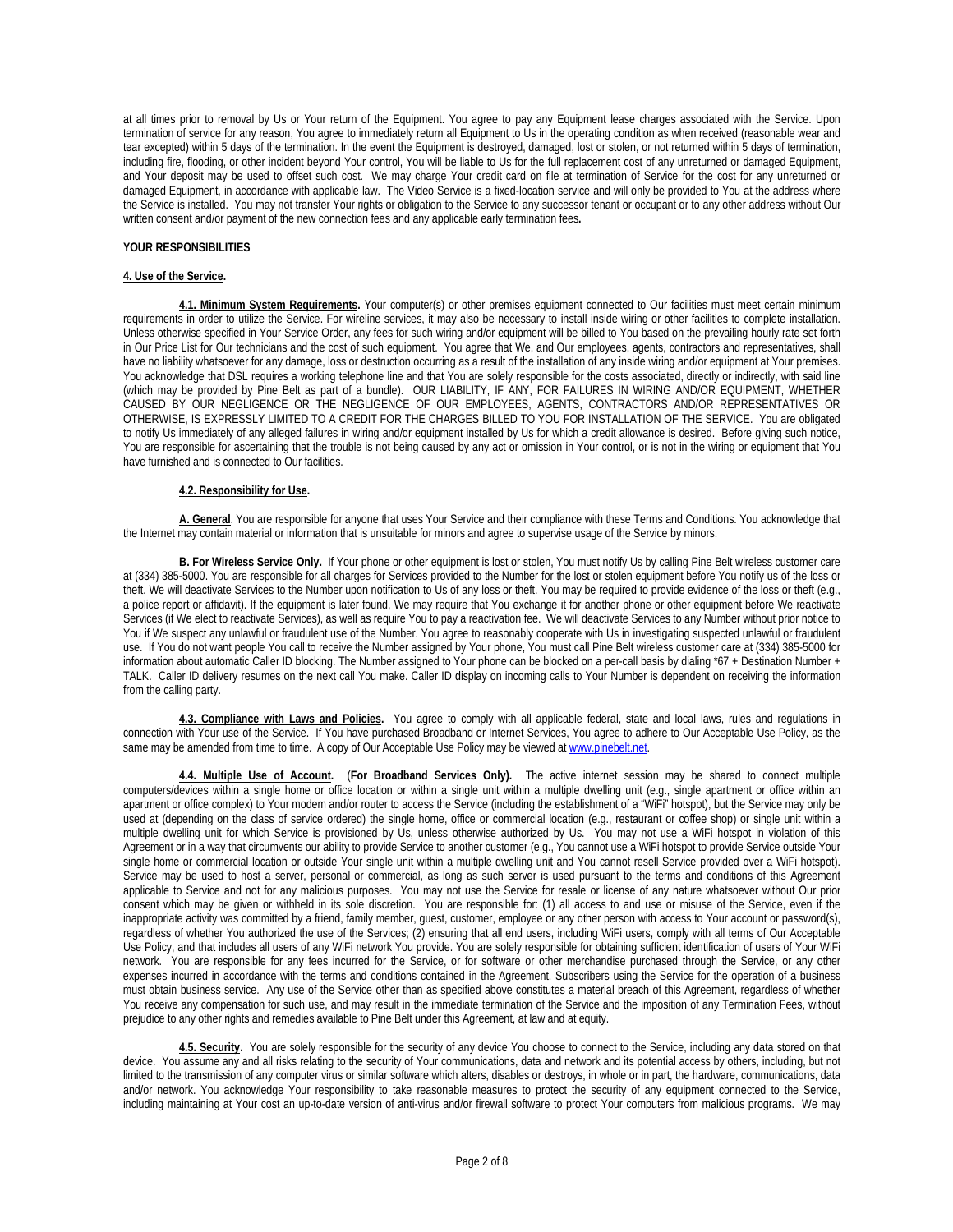suspend Your Service until the problem is resolved in the event of a malicious program infecting Your computer that causes a violation of Our Acceptable Use Policy. You will be fully liable for all monthly fees and other charges under this Agreement during any period of suspension.

**4.6. E-Mail Privacy.** Electronic mail passes through multiple mail servers on the Internet as it passes from source to destination and total privacy cannot be guaranteed. You agree that We may examine mail on Our own mail servers when allowed under law or as part of system maintenance or troubleshooting, for example, when investigating e-mail delivery problems or pursuant to a valid state or federal civil or investigative demand.

# **5. Fees and Payment.**

**5.1. Fees; Taxes; Charges; Payment Terms; Other Charges.** Our bills are subject to payment in accordance with the Service Documents and subject to any pricing commitments contained in the Service Order, without deduction or setoff of any kind. Recurring monthly fees are due and payable in advance of each monthly billing period for which You have purchased Service. Monthly fees are non-refundable, except as provided specifically herein. The initial invoice may include the fee for installation, initialization or activation, and may include other applicable non-recurring installation charges, including, but not limited to, charges for Equipment and inside wiring. You agree that You are responsible for paying all applicable federal, state and local use, excise, sales or privilege taxes, and all governmentally imposed fees chargeable to Us as a result of Our provisioning of Service to You. You may be required to pay a nonrefundable phone activation fee when You activate a new wireless handset, have Us switch a Number to a different phone, or activate a different phone on Your existing account. Details on any applicable phone activation fee are set out in Our Price List or Your Service Plan or can be obtained by calling Pine Belt Customer Care at (334) 385-5000.

**(a) Account Statement.** Should We offer electronic statements for a particular Service(s), You must choose to receive either an electronic or paper bill for Services. You must provide Us with Your name, address, telephone number and the name of a designated officer or agent, if a business. Should any of Your billing information change, You agree to notify Us in writing within the notice provisions set forth in this Agreement.

**(b) Payment.** You agree to remit a check, money order, credit card or debit card payment, or electronic funds transfer to the address We provide in Your monthly statement, to any Our local business offices or to any electronic payment system We may utilize. All bills include a due date for payment, and overdue (late payment) date and a cutoff date. We will apply Your payments first to any unpaid interest charges and then chronologically to the oldest invoice. If Your check, draft or similar instrument (collectively "check") is returned unpaid by a bank or other financial institution to Us for any reason, We will bill You a bad check charge of thirty dollars (\$30.00). In addition, You are responsible for replacing the returned check with a payment in cash or equivalent to cash, such as a cashier's check, certified check or money order, prior to the payment due date. In such case, the bill is not considered paid until We receive full payment in immediately available funds.

**(c) Late Payment.** Interest will accrue on any charges not paid when due at the lesser of one and one half percent (1.5%) per month or the maximum rate permitted by applicable law. If We do not receive payment by the due date, We may suspend any Services not regulated by Tariff or terminate this Agreement without notice to You. Such suspension or termination will not relieve You of Your obligation for all billed and accrued charges, plus any Termination or reconnect or reactivation Fees. We reserve the right to correct and charge under-billed amounts for a period of ninety (90) days after the incorrect statement was issued.

**5.2. Payment Authorization.** If You arrange to participate in any electronic or draft payment system We may offer, We may charge Your credit card or debit card or initiate an electronic funds transfer out of Your bank account for payment of all Service fees, any Termination Fees or any other amounts payable under the Agreement. You must provide current, complete, and accurate information for Your billing account and promptly update any changes (such as a change in billing address, credit card number, credit card expiration date, bank account number). If We are unable to process and receive payment via Your credit or debit card, Your account may be immediately suspended or terminated, and You will remain responsible for all amounts owed Us under this Agreement. Your card issuer agreement governs use of Your credit or debit card payment in connection with the Service, Your rights and liabilities as a cardholder, or any charges related to Your use of Your charge over Your credit limit or similar violations of Your card issuer agreement.

**5.3. Disputes and Partial Payments.** We will make available to You a statement for each billing cycle showing payments, credit purchases and other charges. If You dispute the validity of a charge or need additional information regarding a charge, You must contact Us within forty (45) days of receiving the statement containing the charge. Such a dispute will not relieve you of your obligation to pay Your full bill on time. We may, but are not required to, accept partial payments from You. If partial payments are accepted, they will be applied first to the oldest outstanding charges. If You send us checks or money orders marked "payment in full" or otherwise labeled with a similar restrictive endorsement, We may, but are not required to, accept them, without losing any of our rights to collect all amounts owed by You under this Agreement.

**5.4. Reactivation.** If Your Service is suspended or terminated due to Your default or violation of this Agreement, We may require before reactivating service: (a) an additional deposit or advance payment as determined by Us based on account and credit history; (b) a reactivation fee; (c) all outstanding amounts owed for Service rendered; and (d) if installation or new Equipment is required, appropriate installation or Equipment charges. Advance payments will appear on Your statement as a credit, and service charges and other fees will be invoiced as described above. If You fail to pay any amount on a subsequent bill, the unpaid amount will be deducted each billing cycle from the credit amount. Such credit amounts shall not earn or accrue interest.

**5.5. Credit Inquiries and Deposits.** You authorize Us to make inquiries and to receive information about Your credit experience from others, including credit reporting agencies, enter this information in Your file and disclose this information concerning You to appropriate third parties for reasonable business purposes. If it is determined that You may be a credit risk based on (1) an unsatisfactory credit rating or lack of credit history; (2) a record of late payments for either present or past bills (including Our bills); or (3) prior fraudulent, illegal, or abusive use of any Our services, then as a condition of service, We may require that You place a deposit with Us or make an advance payment to secure payment for the Services. Your deposit and/or advance payment will not exceed the amount of any non-recurring charges to initiate service, plus the estimated recurring monthly charges for one (1) month of Services billed in advance, plus the estimated usage charges for two (2) months of Services billed in arrears, such as long-distance service, plus any applicable equipment deposit. You will not receive interest on any advance payment, which will be applied to all subsequent bills until exhausted. You will receive interest on any deposit for services provided under Tariff by Pine Belt Telephone, Inc. or Pine Belt Communications, Inc. at the rate of seven percent (7%), which shall be added to and considered part of your deposit. No interest shall be paid on a deposit for services not provided under Tariff.If You fail to pay for the Services when due, We may, without providing You notice, apply the deposit to offset the amount You owe Us and require the payment of an additional deposit. If You pay Your bills by the due date for twelve (12) consecutive billing months, We will credit Your account with the deposit amount, plus interest. If there is a credit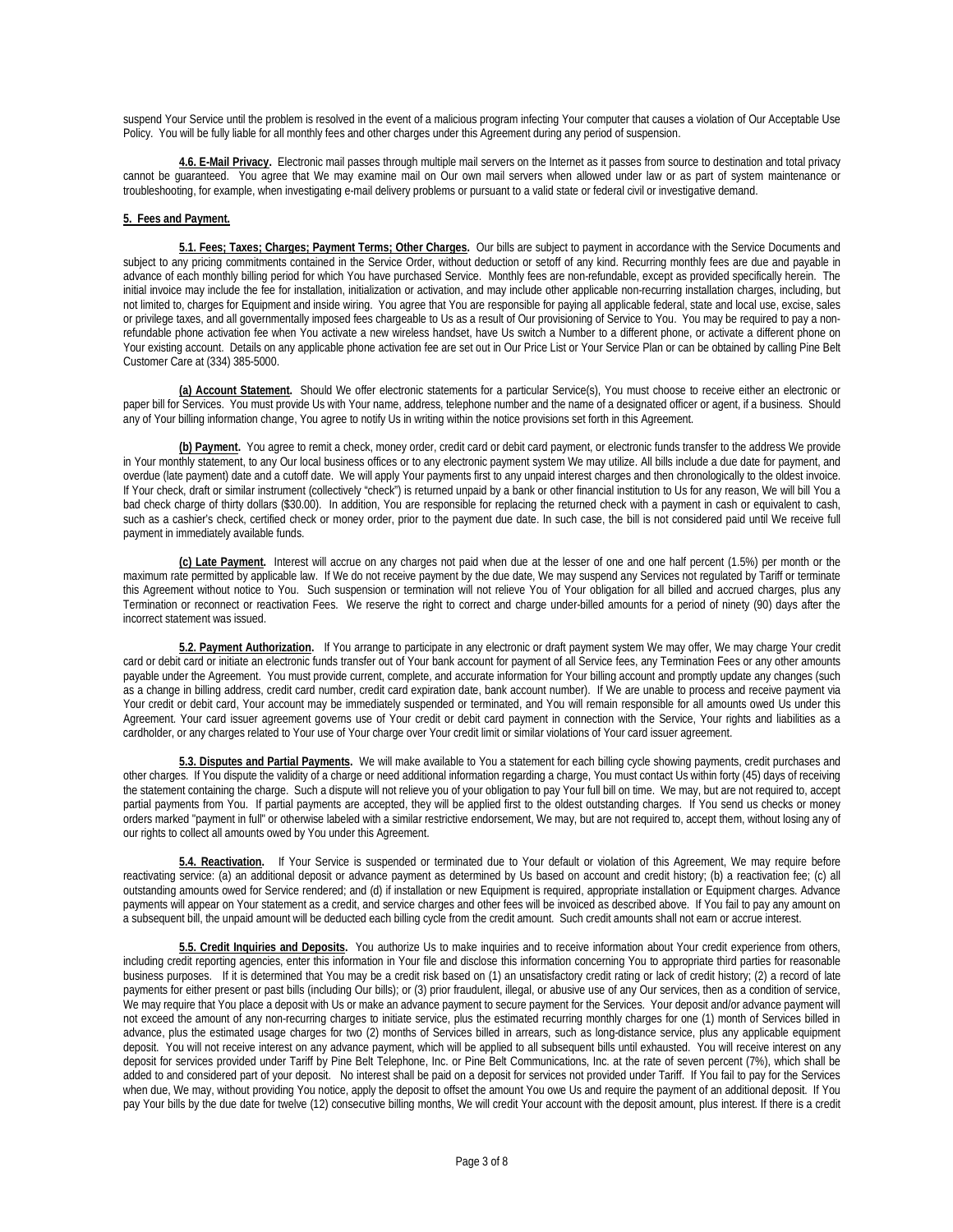balance on Your account after the deposit is applied, We will refund or credit that amount to You. Please allow up to four (4) weeks for the processing of a refunded deposit.

**5.6. Credit Limits.** Based on Your payment history or Your credit score obtained from credit reporting agencies, We may set a credit limit on Your account at any time. If you exceed Your credit limit, We may restrict Your access to the Services We provide, such as direct-dialed and operator-assisted longdistance services and calls requiring a 900 or 976 prefix. In the case of telephone service, this restriction on Your access to the Services will not affect Your access to or use of 911 emergency services.

**5.7. Representation and Warranty of Subscriber.** You represent and warrant that You are an individual of at least nineteen (19) years of age and have the capacity to enter into contracts without the consent or approval of any other person. If a business entity, You represent that You are duly organized and in good standing in the jurisdiction of its organization and in the State of Alabama, and that You are duly authorized to submit the Service Order on its behalf.

# **REVISING, CANCELLING OR SUSPENDING YOUR SERVICE**

# **6. Modifications and Terminations.**

**6.1. Modification of the Agreement, Including Price Changes.** From time to time, We may revise the prices and charges for Our Services as follows: (1) Price decreases or changes in the collection of taxes or government imposed fees or surcharges will be made with no prior notice to You; (2) Promotional pricing and terms, or other pricing commitments, will expire in accordance with the terms applicable to each promotion or commitment, without further notice to You. Upon the expiration of any such promotion or commitment, prices may be revised in accordance with the provisions of this paragraph; (3) All other price increases, or changes in non-pricing terms and conditions will be effective no sooner than thirty (30) days after We provide written notice to You. Such written notice under this paragraph may be provided in a bill insert, as a message printed in or on Our bill, in a separate mailing, by email, text message or by any other reasonable method at Our discretion. If You do not accept the modified rates, charges, or terms and conditions of the Agreement, or the modified operation of the Service, You must terminate the Service and this Agreement in writing within thirty (30) days of the date of the notice. You have the right to terminate this Agreement pursuant to Section 6.1 without incurring early Termination Fees or reinstatement of installation charges. This termination option applies only to rate increases by Pine Belt and does not apply to increases of taxes, surcharges and fees imposed by government authorities or regulatory agencies. Use of the Service after the effective date of such changes or additions constitutes Your acceptance of such changes. **YOUR SOLE REMEDY FOR ANY CHANGE MADE BY US IS THE RIGHT TO TERMINATE THIS AGREEMENT BY THIS DEADLINE.**

# **6.2. Modification of the Service.**

**A. General.** We may discontinue, add to or revise any or all aspects of the Service in Our sole discretion and without notice, including access to support services, publications and any other products or services ancillary to the Service. Without limiting the foregoing, We reserve the right at Our sole discretion to modify, supplement, delete, discontinue or remove any software, file, publications, information, or other content provided to You by Us in connection with the Service. We may, but are not required, to notify You by e-mail, video message, online via one of more of the websites within the Service, text message or by other electronic notice at least thirty (30) days before any material change in the Service if within Our control or as early as practical if caused by a third party. If You do not agree to such changes, then You must cancel Your subscription and stop using the Service prior to the effective date of such changes. Use of the Service after the effective date of such changes or additions constitutes Your acceptance of such changes. The printed or electronic version of the Agreement and of any notice given in electronic form shall be admissible in a judicial or administrative hearing based upon or relating to the Agreement to the same extent and subject to the same conditions as other business documents and records originally generated and maintained in printed form.

B. For Broadband Service Only. We may take any action consistent with our Acceptable Use Policy, including actions to (a) prevent bulk emailing from entering or leaving any e-mail account or the network e-mail system, (b) delete e-mail messages if Your e-mail account has not been accessed by You within a time We may establish from time to time, (c) instruct Our system not to process e-mail or instant messages due to space limitations, (d) make available to third parties information relating to Us or our subscribers, subject to the provisions contained in Section 8 of this Agreement, (e) withdraw, change, suspend or discontinue any functionality or feature of the Service, (f) delete attachments to e-mail due to potentially harmful materials included within such attachment, and (g) limit access to the Service to prevent abusive consumption and ensure fair access for all subscribers. We are not responsible for the performance of any third party e-mail service.

**6.3. Termination by You.** You may cancel Your order before the first of the ordered Services is initialized, activated and/or installed, without charge. Service will be considered installed when such Service is activated and ready for use, regardless of whether You are actually using such Service or have connected it to any equipment inside Your premises. Unless otherwise specified in Your Service Order, if You cancel Your order after initialization and/or installation, You will be responsible for all installation and connection charges, any billed or accrued, but unpaid, service charges through the date of cancellation (including for service paid in advance), any charges for damaged or unreturned Equipment and any Termination Fees. Any termination notice may be by telephone or in person during normal business hours or by email, and must be acknowledged in writing. Termination of service after installation shall be effective upon five (5) business days' notice. Refunds will not be provided for non-defective purchased Equipment.

**6.4. Termination or Suspension by Us.** We may modify or terminate Service as provided in Sections 6.2 and 6.3. In addition to exercising any other rights under law, We may also terminate all Service "for cause" upon: (a) Your breach or violation of any term or provision of the Agreement, including any non-payment of amounts owed; (b) Your use of the Service in such a way as to cause damage to or degradation of Our Equipment or system; or (c) Your insolvency, appointment of a receiver or trustee for You, Your execution of an arrangement for the benefit of creditors or similar proceeding, or initiation by any party of any other proceeding involving You as debtor under Bankruptcy Code. We may also terminate Your Service "without cause," in which case We will bill You only for the period of Service and will provide You with a pro-rata refund of any prepaid service charges. You will not receive a refund for any purchased Equipment in the event of a termination for any reason. **For Wireless Services Only:** Without limiting the forgoing, no Termination Fee is charged if You terminate your Service Plan within twenty-four (24) hours of activation of Your wireless phone, in which case You will only be billed the activation fee and the pro-rated portion of the monthly service fee. If You terminate the Agreement after the original term has expired, You agree to pay that month's recurring charges and all other charges due and owing on Your account. You also agree that You will not receive a credit or refund for any unused minutes for that month's billing cycle. No Termination Fee is assessed if You terminate your Month to Month Service plan with Us. Early termination of a two year service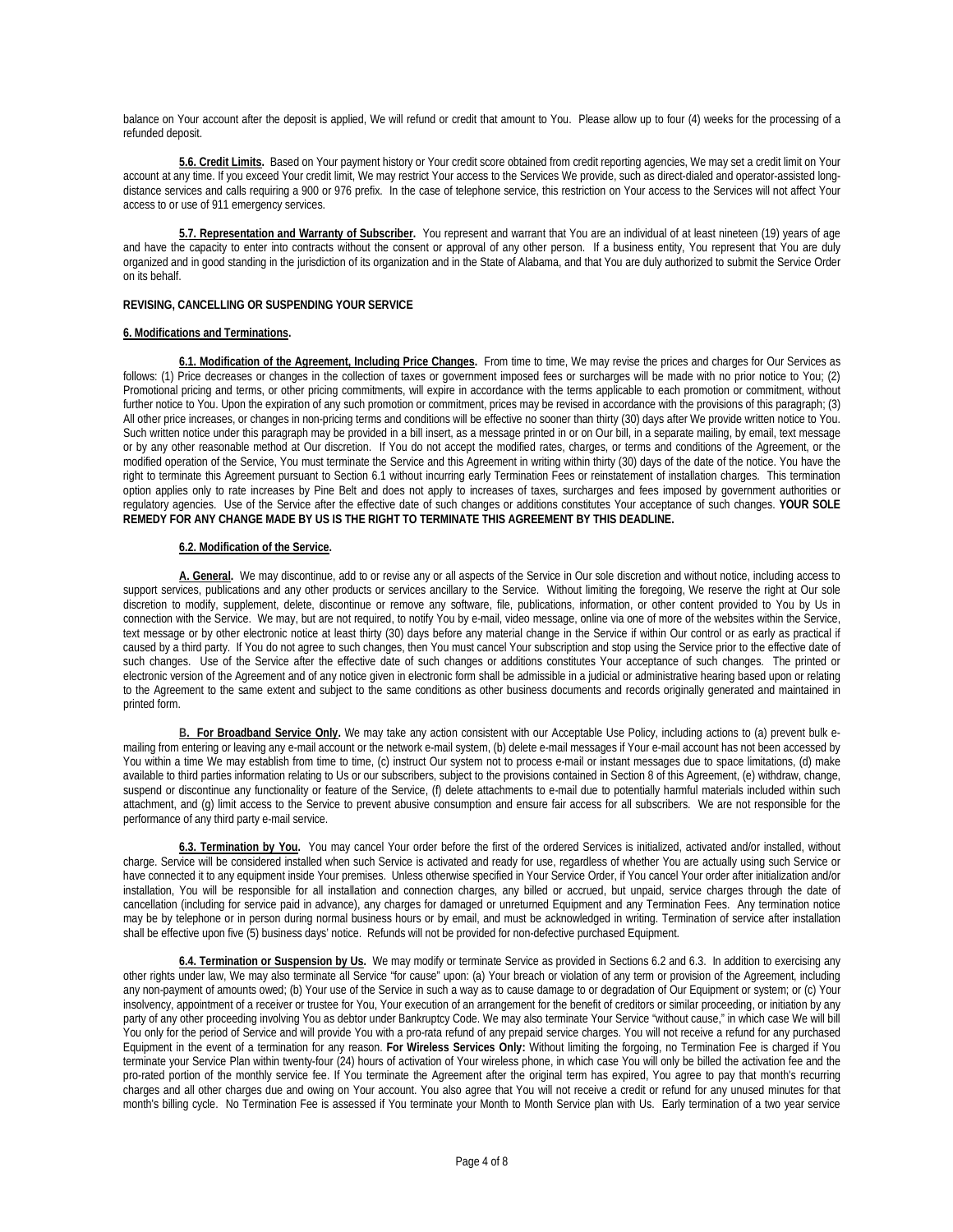wireless contract will result in a prorated Termination Fee, as specified in the terms and conditions of your wireless contract.

**6.5. Post-Termination or Suspension Obligations.** Except as provided herein or in Your Service Order, should Your Service, or any portion, be terminated or suspended, all amounts owed for prior Service will become immediately due and payable, in addition to any Termination Fees, and all of Our Equipment relating to such Service must be returned immediately. You acknowledge that the Equipment has an actual value greater than its purchase price because it is a means to receive programming not otherwise available to non-subscribers, and upon termination, You agree to pay charges for damaged Equipment or Equipment not returned to Us upon termination, up to the cost of the Equipment. We retain sole discretion as to whether to allow Service to be reconnected after termination due to a breach or violation of the Agreement. You will remain responsible for all payment and other obligations under this Agreement, including the obligation to pay any Termination Fees and other charges that may be due as a result of or in connection with such cancellation, termination or suspension. You will not, however, be responsible for any Termination Fees in the event of cancellation by Us under Section 6.2 unrelated to a breach or cancellation of this Agreement on Your part or Your Termination under Section 6.1 or 6.2 due to a price or term modification that has the effect of increasing the cost of our service to You (other than a tax increase) or materially changing the Service, although You will remain liable for all other accrued, but unbilled charges through the termination date (including any charges paid in advance). Your payment and other obligations under this Agreement are not suspended or affected by a suspension of access to or use of the Service, in whole or in part, due to a violation (actual, threatened, or alleged) of this Agreement or of any law or legal obligation by You or any user of Your account. You agree to pay the reasonable costs of any action We take to collect amounts not paid when due under this Agreement, including, but not limited to, the costs of a collection agency, reasonable attorney's fees, and court costs.

### **IMPROPER AND PROPER USE OF YOUR SERVICE**

### **7. Permitted Use and Restrictions on Use.**

**7.1. Responsibility for Use of the Service.** In addition to Your other responsibilities under this Agreement, You agree: (i) upon request, to take all actions necessary in order to install and activate the Services; (ii) to provide adequate facilities to house and operate Our Equipment; (iii) not to resell the Services to any third party except as provided in Section 4.4; (iv) to comply with all federal, state, and local laws, rules, regulations and tariffs that apply to the Services or this Agreement; (v) to be solely responsible to establish and maintain security measures (including, without limitation, codes, passwords or other features) necessary to restrict access to Your computers, services or other equipment through the Services; (vi) to be solely responsible for all fraudulent, unauthorized, illegal or improper use of the Services by persons accessing those Services through Your facilities, equipment or Service Address; (vii) if a business, partnership or joint account, authorize and identify to us at least one individual who is authorized to represent You on any aspect of the Services and Your account (including, all requests for moves, additions, deletions or changes to the Services) and to notify us of any changes to the billing address; and (viii) to notify Us immediately of any loss of Service or other problems with any of the Services.

**7.2. Software License.** Subject to the terms of this Agreement, We grant You a personal, non-exclusive, non-assignable and nontransferable license to use and display the software provided to You in connection with the Service (including any updates) only for the purpose of accessing the Service ("Software") on any machine(s) which You are authorized to use. Unauthorized copying or reverse engineering of the Software, including software that has been modified, merged or included with the Software, or the written materials associated therewith, is expressly forbidden. You may not sublicense, assign, or transfer this license or the Software except as We permit in writing. Any attempt to sublicense, assign or transfer any of the rights, duties or obligations under this license is void and may result in termination of this Agreement and the license.

**7.3. Restrictions on Use of the Service.** We may immediately suspend the Service if You knowingly or otherwise engage in any prohibited activity under this Agreement. You must strictly adhere to any policy set forth by another service provider accessed through the Service. You agree to comply with Our Acceptable Use Policy located at www.pinebelt.net, which is incorporated into and made a part of this Agreement, and You are responsible for compliance with such policy by others that use Your Service. You do not own, nor have any rights, other than those expressly granted to You, to a particular IP address, even if You have ordered a static IP address.

**7.4. Acceptable Use Policy. (Broadband Customers Only).** If Your usage exceeds the limits set forth in the Acceptable Use Policy, Service Order, or Our Price List, We may reduce the bandwidth available to You on a temporary basis or require You to upgrade to a Service offering providing for more usage. Continued violation of these limits is a breach of this Agreement by You and will result in the termination of this Agreement.

**7.5. No Unauthorized Use of Pine Belt Equipment or Software.** You are strictly prohibited from altering, modifying, or tampering with Our Equipment, Software or Service or permitting any other person to do the same without Our authorization.

### **OTHER**

**8. Use and Control of Information; Service Provider Communication; Ads.** We may, without obligation, liability or notice, except to the extent prohibited by applicable law, distribute, loan, sell or otherwise share with other persons or entities user lists, (Your account information that does not identify customer by name, address or similar personally-identifiable information), as well as aggregate information. Aggregate information includes information constituting or descriptive of demographic information, habits, usage patterns, preferences, survey data or other descriptive or related data which do not rely on providing to recipients the identity of any particular user of the Service. This shall not be construed to limit Our use of other information not addressed in this Section. You agree that We, in Our reasonable good faith discretion, and without notice, may provide subscriber and user information and records to (i) the courts, (ii) law enforcement agencies, (iii) government agencies, or (iv) authorized persons or entities involved in enforcing compliance with the law or prosecuting claims or investigations for conduct or conditions alleged or believed to be illegal or to violate or threaten the rights of any person or entity. In addition, We may maintain and use internally such information and records. Information generated by or in connection with Our administration of the Service shall be and remain Our exclusive property. You acknowledge that communications with Us, Our representatives and Our contractors may be monitored or reviewed for quality control and other reasonable business purposes. You also acknowledge that advertising and promotion may occur on the Service and that neither You nor any user shall have any claim with respect to any proceeds from such activities. Our Customer Proprietary Network Information ("CPNI") policy can be viewed at 3984 County Road 32, Arlington, Alabama 36722 or at [www.pinebelt.net.](http://www.pinebelt.net/)

**9. Limited Warranty; Disclaimer of Warranties; Limitation on Damages.** THE SERVICES AND EQUIPMENT ARE PROVIDED ON AN "AS IS" AND AS AVAILABLE BASIS WITHOUT WARRANTIES OF ANY KIND, EXPRESS OR IMPLIED, INCLUDING, BUT NOT LIMITED TO, WARRANTIES OF TITLE,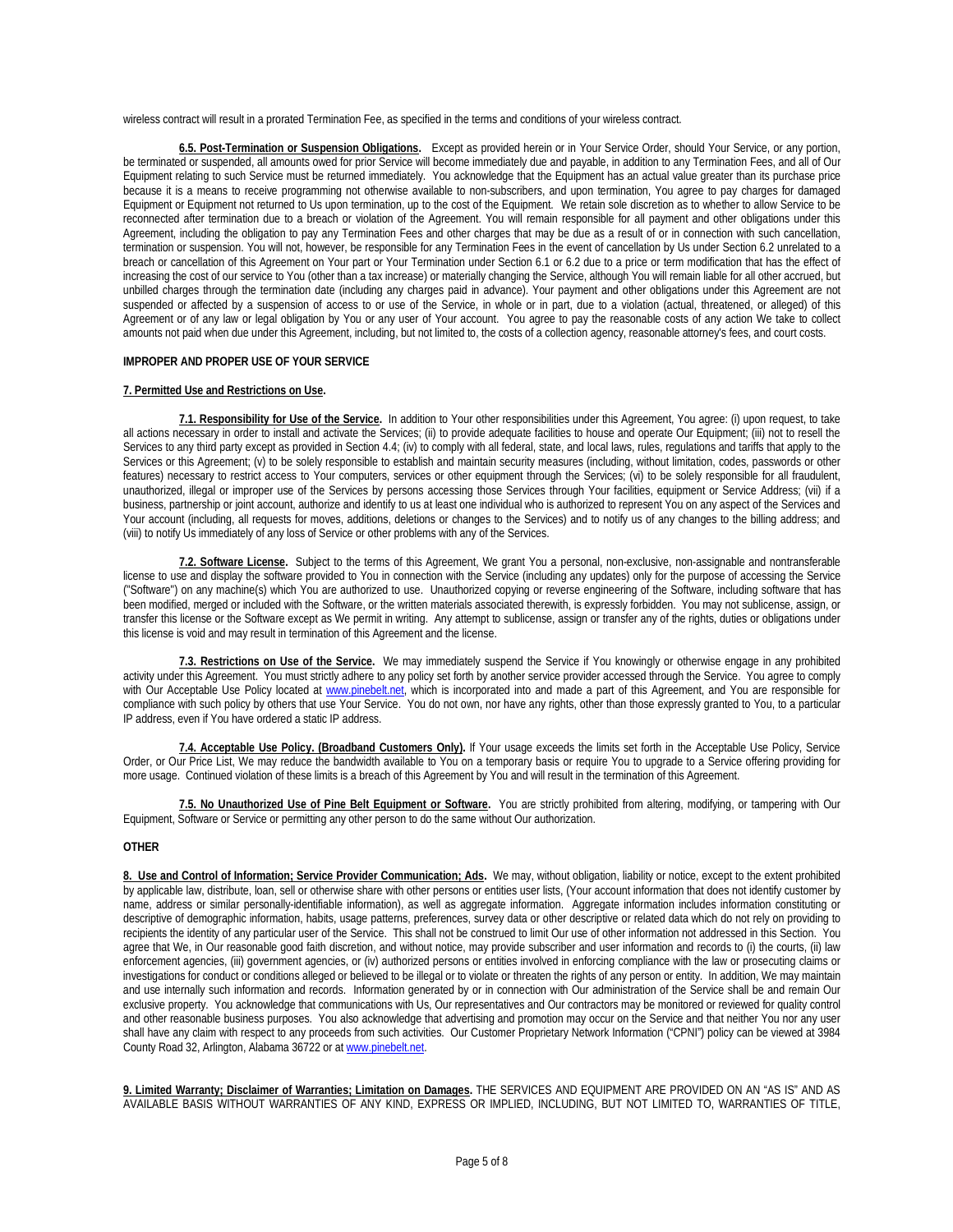NON-INFRINGEMENT OR IMPLIED WARRANTIES OF MERCHANTABILITY OR FITNESS FOR A PARTICULAR PURPOSE. BROADBAND SPEEDS, TELECOMMUNICATION TRANSMISSION QUALITY, AND ACCURACY OF ANY DIRECTORY LISTINGS OR INFORMATION ARE NOT GUARANTEED. NO ORAL OR WRITTEN ADVICE OR INFORMATION GIVEN BY OUR EMPLOYEES, AGENTS OR CONTRACTORS SHALL CREATE A WARRANTY, AND YOU MAY NOT RELY ON ANY SUCH INFORMATION OR ADVICE. WE MAKE NO WARRANTY OF ANY KIND, EITHER EXPRESSED OR IMPLIED, REGARDING THE QUALITY, CONTENT, ACCURACY OR VALIDITY OF THE INFORMATION, VIDEO AND/OR DATA RESIDING ON OR PASSING THROUGH AND/OR OVER THE NETWORK. USE OF ANY INFORMATION OBTAINED FROM OR THROUGH SERVICES PROVIDED BY PINE BELT SHALL BE AT THE SUBSCRIBER'S OWN RISK. YOU ACKNOWLEDGE THAT PINE BELT IS NOT AND WILL NOT BE LIABLE OR RESPONSIBLE FOR ANY ERRORS OR INTERRUPTION IN THE SERVICES, WHETHER WITHIN OR OUTSIDE THE CONTROL OF PINE BELT OR OTHERWISE.

WITH RESPECT TO CLAIMS ARISING OUT OF PROVISION OF THE SERVICES SET OUT IN THIS AGREEMENT, OUR LIABILITY OF AND THAT OF OUR EMPLOYEES, AFFILIATES, SUBSIDIARIES, ASSIGNEES, OR AGENTS, WHETHER IN CONTRACT, TORT OR OTHERWISE, SHALL BE LIMITED TO DIRECT DAMAGES, WHICH SHALL NOT EXCEED THE GREATER OF TOTAL CHARGES APPLICABLE TO THE SERVICE FOR ONE (1) YEAR OR THE THEN CURRENT TERM OF THIS AGREEMENT. IN THE CASE OF SERVICE INTERRUPTION, OUR LIABILITY SHALL BE LIMITED TO A PRORATED CREDIT FOR THE CHARGES APPLICABLE FOR THE PERIOD OF INTERRUPTION, AND AS OTHERWISE SET OUT ABOVE. WE ARE EXCUSED FROM PERFORMANCE HEREUNDER FOR ANY PERIOD TO THE EXTENT THAT WE ARE PREVENTED FROM PERFORMANCE, IN WHOLE OR IN PART, DUE TO DELAYS BEYOND OUR CONTROL AND WILL USE OUR BEST EFFORTS TO RESTORE SERVICE WITHIN SEVENTY-TWO (72) HOURS AFTER YOU REPORT A SERVICE INTERRUPTION OR OTHER PROBLEM, IF THE CAUSE WAS NOT BEYOND OUR CONTROL, INCLUDING, WITHOUT LIMITATION, ACTS OF GOD, NATURAL DISASTER, FIRE, CIVIL DISTURBANCE, STRIKE, OUTAGES ON OTHER SYSTEMS OR WEATHER. YOU ACKNOWLEDGE THAT TELECOMMUNICATIONS AND/OR NETWORK ACCESS SERVICES MAY BE TEMPORARILY UNAVAILABLE FOR SCHEDULED OR UNSCHEDULED MAINTENANCE AND FOR OTHER REASONS OUTSIDE OUR DIRECT CONTROL, INCLUDING, BUT NOT LIMITED TO, ACTS OF GOD, WAR, CIVIL DISTURBANCE, FIRE, EXPLOSION, VANDALISM, CABLE CUT, STORM OR OTHER SIMILAR CATASTROPHE OR ANY LAW, REGULATION, DIRECTION, ORDER OR REQUEST OF ANY FEDERAL OR STATE GOVERNMENTAL AUTHORITY OR AGENCY HAVING JURISDICTION OVER US. UNDER NO CIRCUMSTANCES SHALL WE OR OUR EMPLOYEES, AFFILIATES, SUBSIDIARIES, ASSIGNEES, OR AGENTS BE LIABLE FOR INCIDENTAL, CONSEQUENTIAL, PUNITIVE, OR SPECIAL DAMAGES, NOTWITHSTANDING THEIR FORESEEABILITY OR DISCLOSURE BY YOU TO US, INCLUDING, BUT NOT LIMITED TO, DAMAGES ARISING FROM DELAY, LOSS OF DATA, PROFITS, OR GOODWILL, RESULTING FROM YOUR USE OF OR INABILITY TO ACCESS ANY SERVICE, YOUR RELIANCE ON OR USE OF INFORMATION PROVIDED ON OR THROUGH THE SERVICES, ERRORS, DELAYS, LOSS OF INFORMATION OR INTERRUPTIONS IN SERVICES CAUSED BY YOU, PINE BELT OR A THIRD PARTY'S NEGLIGENCE, FAULT, MISCONDUCT OR FAILURE TO PERFORM, OR THAT RESULT FROM MISTAKES, OMISSIONS, INTERRUPTIONS, DELETION OF FILES, ERRORS, DEFECTS, DELAYS IN OPERATION OR TRANSMISSION, OR ANY FAILURE OF PERFORMANCE OF ANY NATURE WHATSOEVER. UNDER NO CIRCUMSTANCES SHALL ANY SUCH ERRORS, DELAYS, INTERRUPTIONS IN SERVICES OR LOSS OF INFORMATION NULLIFY OR MODIFY THESE TERMS AND CONDITIONS. SHOULD WE PROVIDE ADVICE, MAKE RECOMMENDATIONS, OR SUPPLY OTHER ANALYSIS RELATED TO THE SERVICES, THIS LIMITATION OF LIABILITY SHALL APPLY TO PROVISION OF SUCH WORK. WITHOUT LIMITING THE FOREGOING, YOU SPECIFICALLY AGREE THAT WE SHALL NOT BE LIABLE FOR ANY ACCIDENT OR INJURY CAUSED BY THE SERVICES. YOU ACKNOWLEDGE THAT THE PRICING OF SERVICES UNDER THIS AGREEMENT REFLECTS THE INTENT OF THE PARTIES TO LIMIT OUR LIABILITY AS PROVIDED HEREIN.

THIS SECTION 9 SURVIVES AND WILL CONTINUE TO APPLY AFTER THIS AGREEMENT ENDS.

**9.1. Voice 911/E-911 Service Limitations and Limitation of Liability.** For Customers Completing Calls Utilizing our fiber to the home network or another VoIP product: **You understand and acknowledge that You may lose access to Our Telephone Service or the Service may not function properly, including the ability to call for 911/E911 service, under certain circumstances, including but not limited to, the following: (i) OUR NETWORK OR FACILITIES ARE NOT OPERATING; (ii) IF YOU OTHERWISE LOSE YOUR BROADBAND CONNECTION; (iii) IF YOU ARE EXPERIENCING A POWER OUTAGE; (iv) IF ELECTRICAL POWER IS INTERRUPTED; or (v) IF YOU FAILED TO PROVIDE A PROPER SERVICE ADDRESS OR MOVED THE SERVICE TO A DIFFERENT ADDRESS. You understand and acknowledge that in order for Your 911/E911 calls to be properly directed, We must have Your current service address. If You move Your Service to a different address without Our approval, 911/E911 calls may be directed to the wrong emergency authority or transmit the incorrect location address for responding, or the Telephone Service (including 911/E911) may fail altogether. You are required to notify Us of any change of address of the voice-enabled advanced modem for E911 calling service to work properly. You agree that, to the maximum extent allowed by law, Pine Belt shall have no liability for any damages caused, directly or indirectly, by Your inability to access the Services, including the Telephone Service and 911/E911 services.** You agree to defend, indemnify, and hold harmless Pine Belt, its officers, directors, employees, affiliates and agents from any and all claims, losses, damages, fines, penalties, costs and expenses (including, without limitation, reasonable attorney's fees) by, or on behalf of, You or any third party or user of Your account relating to the absence, failure or outage of the Telephone Service, including 911 dialing and/or the inability of You or any third person or party or user of the Service to be able to dial 911 or to access emergency service personnel.

**10. Dispute Resolution.** The Alabama Public Service Commission ("APSC") has jurisdiction over the following complaints arising from Alabama intrastate residential telecommunications (telephone) services: inaccurate billing, billing of telecommunications services not ordered on Your behalf and the establishment or disruption of telecommunications service. You may contact the APSC to file a complaint through its web page at http://www.psc.state.al.us or by telephone at 1-800-392-8050.

SMALL CLAIMS COURT AND ARBITRATION AGREEMENT. Please read this carefully. It affects Your rights. Most customer concerns can be resolved quickly and to your satisfaction by calling Us at (334) 385-5000. In the unlikely event that We are unable to resolve a complaint to Your satisfaction or if We have not been able to resolve a dispute after attempting to do so informally, We each agree to resolve any disputes not subject to the exclusive jurisdiction of the APSC through binding arbitration or Small Claims Court (in Alabama, this is the Small Claims Docket of the local state District Court) instead of in courts of general jurisdiction. Any claim in Small Claims Court shall be limited to the jurisdictional limit of such Court, and any claims in excess of such jurisdictional limit must be pursued through arbitration. This agreement to resolve disputes through Small Claims Court or arbitration is intended to be broadly interpreted. It includes, but is not limited to: (a) claims arising out of or relating to any aspect of the relationship between Us, whether based in contract, tort, statute, fraud, misrepresentation or any other legal theory; (b) claims that arose before this or any prior Agreement (including, but not limited to, claims relating to advertising); and (c) claims that may arise after the termination of this Agreement. References to "Pine Belt," "You," and "Us" include Our respective subsidiaries, affiliates, agents, employees, predecessors in interest, successors and assigns, as well as all authorized or unauthorized users or beneficiaries of services or equipment under this or prior Agreements between Us. You agree that, by entering into this Agreement, You and Pine Belt are each waiving the right to a trial by jury or to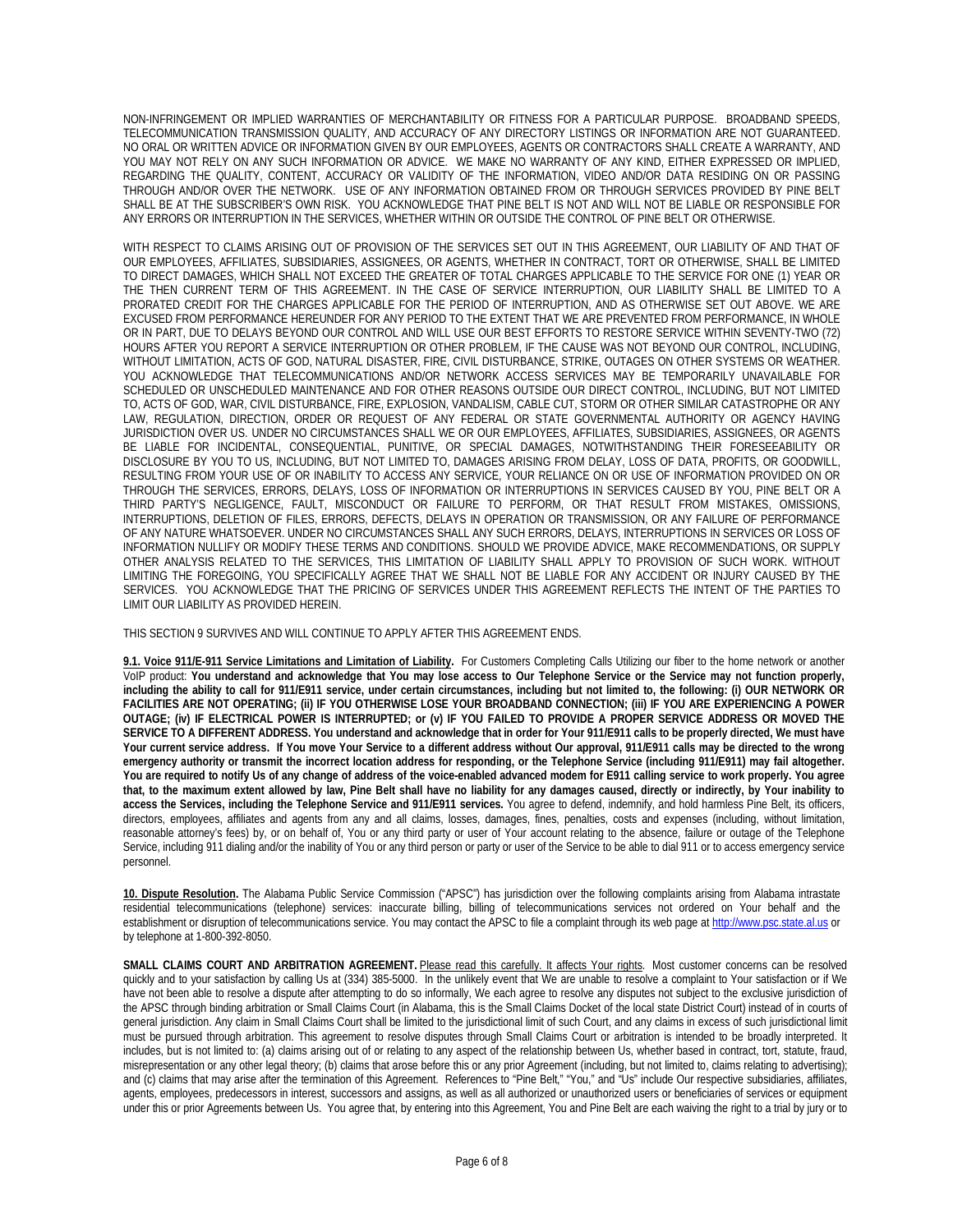participate in a class action. This Agreement evidences a transaction in interstate commerce, and thus the Federal Arbitration Act governs the interpretation and enforcement of this provision.

A party who intends to seek arbitration must first send to the other, by certified mail, a written Notice of Dispute ("Notice") addressed to: General Manager, Pine Belt Telephone Company, Inc., 3984 County Road 32, Arlington, Alabama 36722 ("Notice Address"). The Notice must (a) describe the nature and basis of the claim or dispute; and (b) set forth the specific relief sought ("Demand") and, in the case of the subscriber, be signed by the account holder. If Pine Belt and You do not reach an agreement to resolve the claim within thirty (30) days after the Notice is received, You or Pine Belt may commence an arbitration proceeding. During the arbitration, the amount of any settlement offer made by a party shall not be disclosed to the arbitrator until after the arbitrator determines the amount, if any, to which You or Pine Belt is entitled. You may download or copy a form Notice and a form to initiate arbitration from here: http://www.adr.org/ConsumerForms, or any successor URL, and additional information about arbitration at http://www.adr.org. The filing of the Notice of Dispute is required before You can commence an arbitration proceeding. Pine Belt will treat the Notice of Dispute as the date an action is commenced for purposes of any applicable statute of limitations.

After Pine Belt receives notice at the Notice Address that You have commenced arbitration, it will promptly reimburse You for Your payment of the arbitration filing fee. All disputes relating to wireless Service will be conducted in accordance with the American Arbitration Association ("AAA") under the Wireless Industry Arbitration Rules ("WIA Rules"), as modified by this Agreement. All other arbitrations will be governed by the Commercial Dispute Resolution Procedures and the Supplementary Procedures for Consumer Related Disputes (collectively, "AAA Rules") of the American Arbitration Association ("AAA"), as modified by this Agreement, and will be administered by the AAA. The AAA Rules are available online a[t www.adr.org,](http://www.adr.org/) or by calling the AAA at 1-800-778- 7879. All issues are for the arbitrator to decide, including the scope of this arbitration provision, but the arbitrator is bound by the terms of this Agreement. Unless Pine Belt and You agree otherwise, any arbitration hearings will take place in the county of Your billing address. If Your claim is for \$10,000 or less, We agree that You may choose whether the arbitration will be conducted solely on the basis of documents submitted to the arbitrator, through a telephonic hearing, or by an in-person hearing, as established by the AAA Rules. If Your claim exceeds \$10,000, the right to a hearing will be determined by the AAA Rules. Except as otherwise provided for herein, Pine Belt will pay all AAA filing, administration and arbitrator fees for any arbitration initiated in accordance with the notice requirements above. If, however, the arbitrator finds that either the substance of Your claim or the relief sought in the Demand is frivolous or brought for an improper purpose (as measured by the standards set forth in Federal Rule of Civil Procedure 11(b)), then the payment of all such fees will be governed by the AAA Rules. In such case, You agree to reimburse Pine Belt for all monies previously disbursed by it that are otherwise Your obligation to pay under the AAA Rules. If, after finding in Your favor in any respect on the merits of Your claim, the arbitrator issues You an award that is greater than the value of Pine Belt's last written settlement offer made before an arbitrator was selected, then Pine Belt will pay You an additional \$200.00. The arbitrator may award injunctive relief only in favor of the individual party seeking relief and only to the extent necessary to provide relief warranted by that party's individual claim. YOU AND PINE BELT AGREE THAT EACH MAY BRING CLAIMS AGAINST THE OTHER IN ARBITTRATION OR SMALL CLAIMS COURT ONLY IN YOUR OR ITS INDIVIDUAL CAPACITY AND NOT AS A PLAINTIFF OR CLASS MEMBER IN ANY PURPORTED CLASS OR REPRESENTATIVE PROCEEDING. Further, unless both You and Pine Belt agree otherwise, the arbitrator may not consolidate more than one person's claims and may not otherwise preside over any form of a representative or class proceeding. If this specific proviso is found to be unenforceable, then the entirety of this arbitration provision shall be null and void. Should Pine Belt elect to initiate action in Small Claims Court or arbitration to recover any amounts owed under this Agreement, You agree to reimburse Us for any reasonable costs We incur, including attorneys' fees, should We prevail.

**11. Indemnification.** You shall indemnify and hold Us harmless from and against any and all claims, losses, damages, liabilities, fees and expenses incurred by Us (including attorneys' fees and expenses) or You resulting from, arising out of, or connected with any breach or violation by You of any terms and conditions set forth in this Agreement and Your use of the Services in any manner whatsoever.

**12. Notices; Facsimile Signatures.** All notices required by this Agreement may be made by any reasonable means, including, but not limited to, email or publication over the Service. Written notices to Pine Belt shall be sent to 3984 County Road 32, Pine Belt, Alabama 36722, or if to You, to the address appearing on Our records or to such other addresses as either party may from time to time advise in writing. The delivery of any party to the other of a telecopy or facsimile signature to the Service Order or any notice hereunder shall have the same effect as the delivery of an original signature.

**13. Binding Effect.** This Agreement shall be binding upon, inure to the benefit of, and be enforceable by the parties and their successors and Your permitted assigns; however, neither the Equipment, this Agreement nor any of Your rights, interests or obligations hereunder may be transferred, assigned or delegated without Our prior written consent.

**14. Governing Law and Forum/Collection Costs.** Subject to the arbitration and dispute resolution requirements of Section 10, this Agreement is governed by and construed in accordance with the laws of the State of Alabama, and You consent to the jurisdiction of the federal District Courts of Alabama, the Circuit and District Courts of Wilcox County, Alabama, and/or the APSC with respect to any dispute arising under this Agreement. You agree to submit to the personal jurisdiction of such administrative body or court, and any service of a summons, process or other document in connection with such proceedings may be made by giving notice as provided herein. Any final arbitration award or judgment rendered against a party in any action or proceeding shall be conclusive as to the subject of such final judgment and may be enforced in other jurisdictions in any manner provided by law. You agree to pay all costs of collection, including all reasonable attorney's fees and expenses, incurred by Us arising from or related to the collection of any amounts due under this Agreement. The right to such attorney's fees and expenses shall be deemed to have accrued from the commencement of any such activities and shall be enforceable whether such action is filed or prosecuted to judgment. Nothing herein contained shall be construed to preclude or in any way prohibit Us from instituting and otherwise prosecuting to judgment a lawsuit in any court of competent jurisdiction to effect the collection of any sums due. The printed or electronic version of this Agreement and of any notice given in electronic form shall be admissible in a judicial or administrative hearing based upon or relating to this Agreement to the same extent and subject to the same conditions as other business documents and records originally generated and maintained in printed form.

**15. Reformation; Severability.** If any term, covenant or condition of these Terms or the Service Order shall, to any extent, be invalid or unenforceable, such provision will be enforced as nearly as possible in accordance with the stated intention of the parties, and the remainder of this Agreement shall not be affected thereby, and each term, covenant or condition of the Agreement shall be valid and be enforced to the fullest extent permitted by law.

**16. Waiver.** Any failure by either party to insist upon the strict performance by the other party of any of the provisions of this Agreement shall not be deemed a waiver of any of the provisions of this Agreement or of the right to enforce these provisions.

**17. Web Service. (Broadband Only).** If included in Your Service Order, We grant You a non-exclusive, non-transferable, limited license to store documents